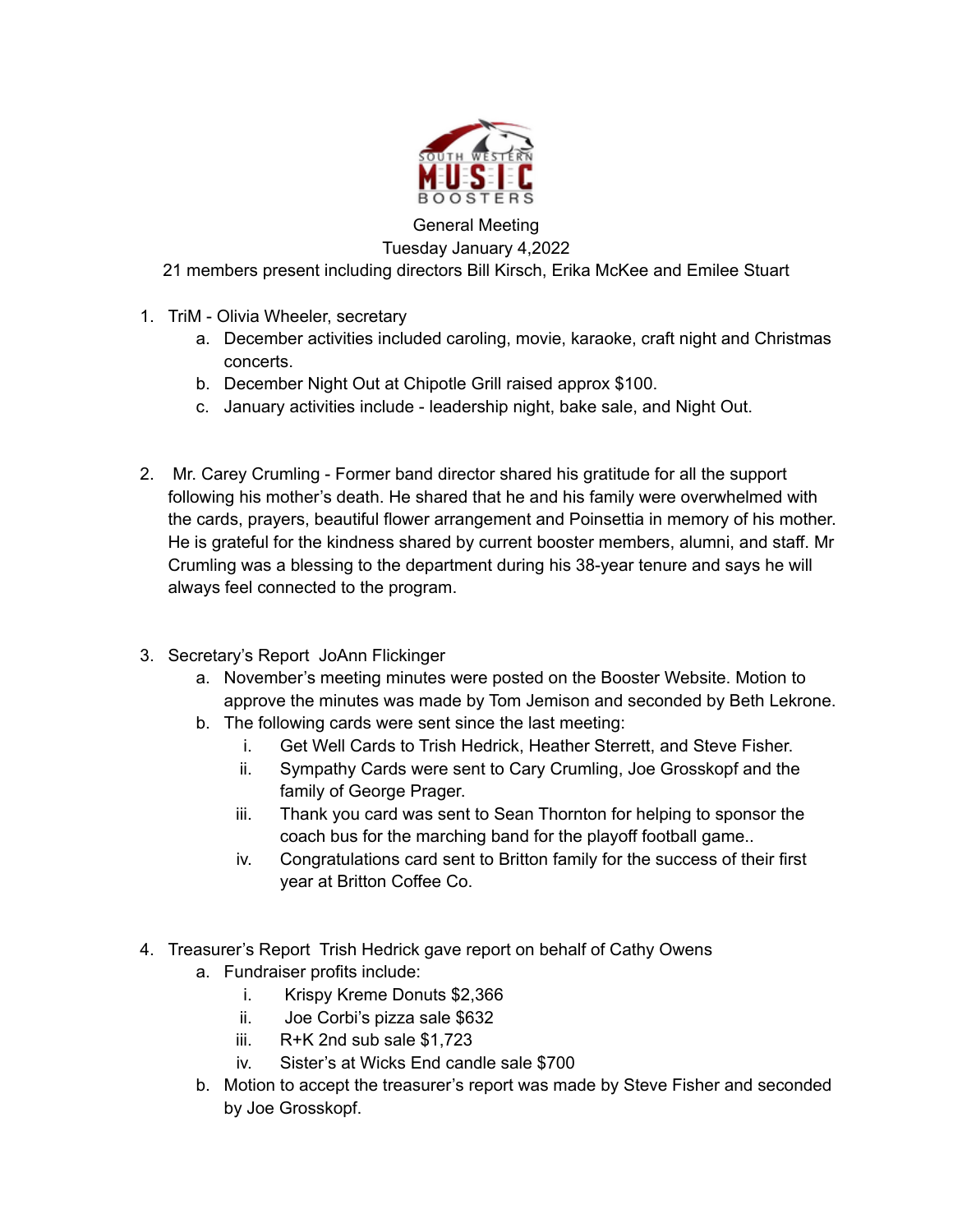## 5. Fundraising

- a. Volunteers are needed for the following upcoming fundraising events:
	- i. Maple Donuts sale of glazed donuts by the dozen as well as gift cards.
	- ii. Cob51 various craft projects/kits
	- iii. Bulb Sale
	- iv. Chicken BBQ held day of Market Place Beth Lekrone chair
	- v. Market Place April 16th-Vendors needed
- b. Legacy Club Letters to local businesses have been sent. Letters to alumni were revised and reprinted. They need to be assembled and mailed. Help is needed to review the 13,000 SW alumni to collect names of all music department alumni as well as assemble the letters. More info to come.
	- i. Legacy club is growing and will need a dedicated member to join the executive team as a lead of this venture. Discussions need to be had regarding where funds will be allocated, track donations, and manage upcoming events. Legacy club will need it's own budget as the funds continue to grow.
	- ii. Thank you to all the parents who helped to scrub the list of businesses to help avoid return letters.
	- iii. Legacy Club businesses are advertised on the marching band trailers. The wrap which contains these businesses is fading on one side of the trailer. The original cost of the wrap was around \$5,000. A current estimate is around \$7,000, There may be other options. While this does not need immediate attention, we need to continue to research options and plan for the replacement of the current wrap.
- 6. Past Music News
	- a. Congratulations to the Marching Mustangs on their 1st place finish at the Cavalcade of Bands Championships at Hershey in November. Members will receive a championship jacket as in years past.
	- b. Christmas parade -Thank you!
	- c. Holiday concert Fantastic performances! Thank you to all our students and helpers!
- 7. Music Trip payment #4 due Friday January 7th with remaining balance due February 4th
- 8. Beth Lekrone showed a South Western sweater that was made for her when she was a student at SWHS.. Beth shared that several people commented on it at Championships and asked if anyone would be interested in having them made again.